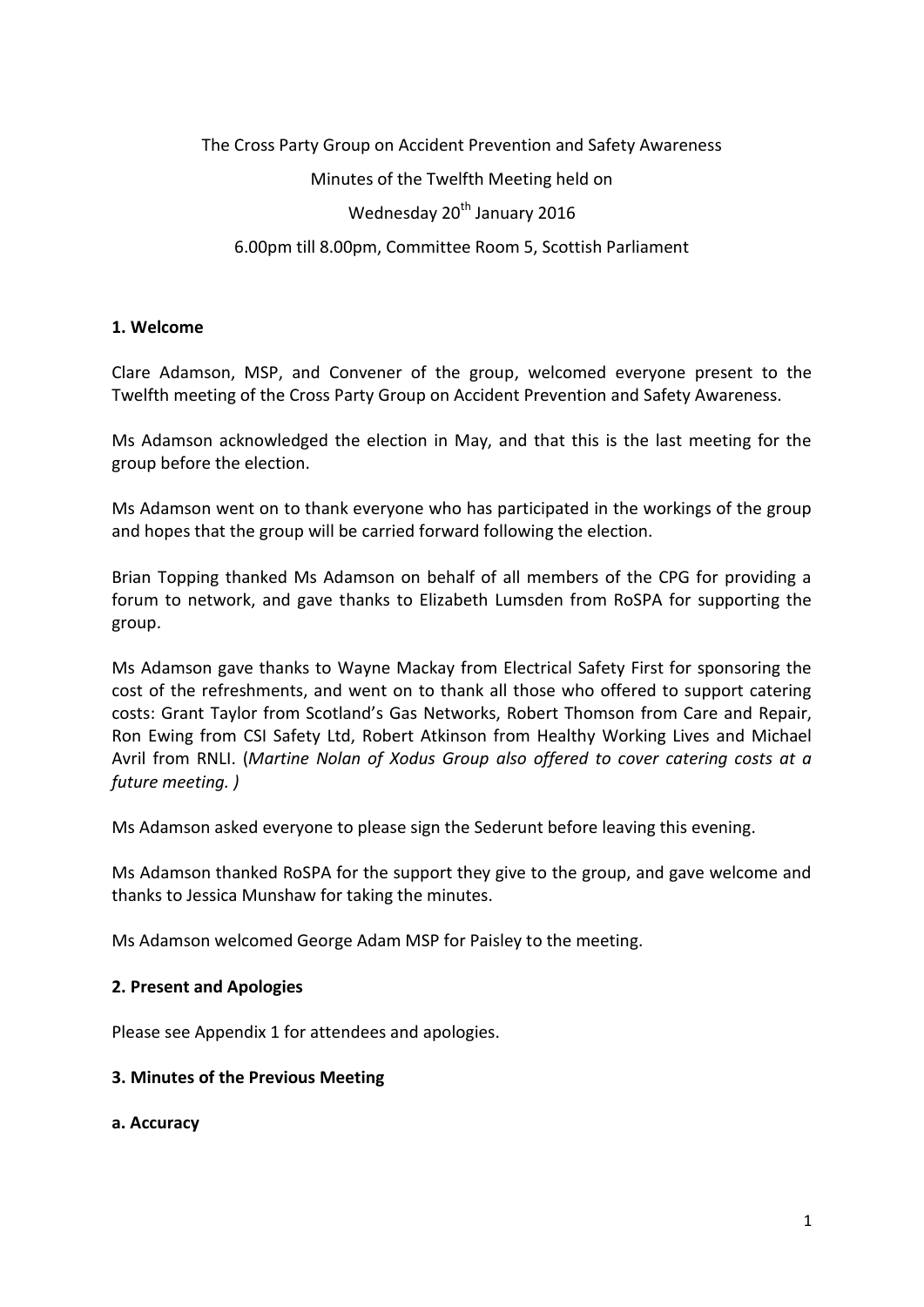Elizabeth Lumsden highlighted she had received alterations from Andrew Fraser and Ron Ewing. With these amendments these were then proposed as accurate by Brian Topping and seconded by Ron Ewing.

## **b. Matters Arising**

Clare Adamson, MSP stated that the group did not take a formal decision about the request for comment received from Margaret Dekker regarding the recent appointment by Mr Ban Ki-Moon, Secretary General of UN Secretariat, of FIA (Federation Internationale de l'Automobile) president Jean Todt as special envoy to road safety. Ms Adamson highlighted she had spoken to Transport Scotland about this and that it was viewed as a positive move. She asked the group if anyone had any comments they would like to make. No one raised a concern, therefore Ms Adamson stated that the CPG would not be forwarding a response.

## **4. AGM**

## **a. Minutes of the previous AGM: 20th January 2015**

Ms Adamson pointed out that the minutes have been re-circulated and tabled, and drew everyone's attention to the section referring to election of office bearers. Ms Adamson stated that no elections would be taking place this evening but that members may want to think about this if the group is to reconvene in the future.

## **b. Annual Return**

Ms Adamson directed the group's attention to the tabled copies of the Annual Return. Ms Adamson invited any questions or amendments to the Annual Return but none were forthcoming.

## **5. Secretary's Report**

Elizabeth Lumsden, RoSPA Scotland, gave thanks to all the members of the CPG for their engagement and attendance rate. Ms Lumsden stated that it can be disheartening when people don't attend but this has not been the case with this group. Ms Lumsden gave thanks to those who have sponsored the costs of refreshments.

Ms Lumsden went on to thank the group for the positive comments received from those who completed the CPG survey sent out in November.

Ms Lumsden gave thanks to Clare Adamson MSP for acting as Convenor and allowing RoSPA the opportunity to provide the Secretariat role. One of the highlights from Ms Lumsden's time in the group has been standing in the Gallery and hearing Ms Adamson debate on Scotland's Home Safety Equipment Scheme. Ms Lumsden expressed her interest in continuing to provide the Secretariat role if the Group continues into the next Parliamentary session and if Clare and the membership agrees.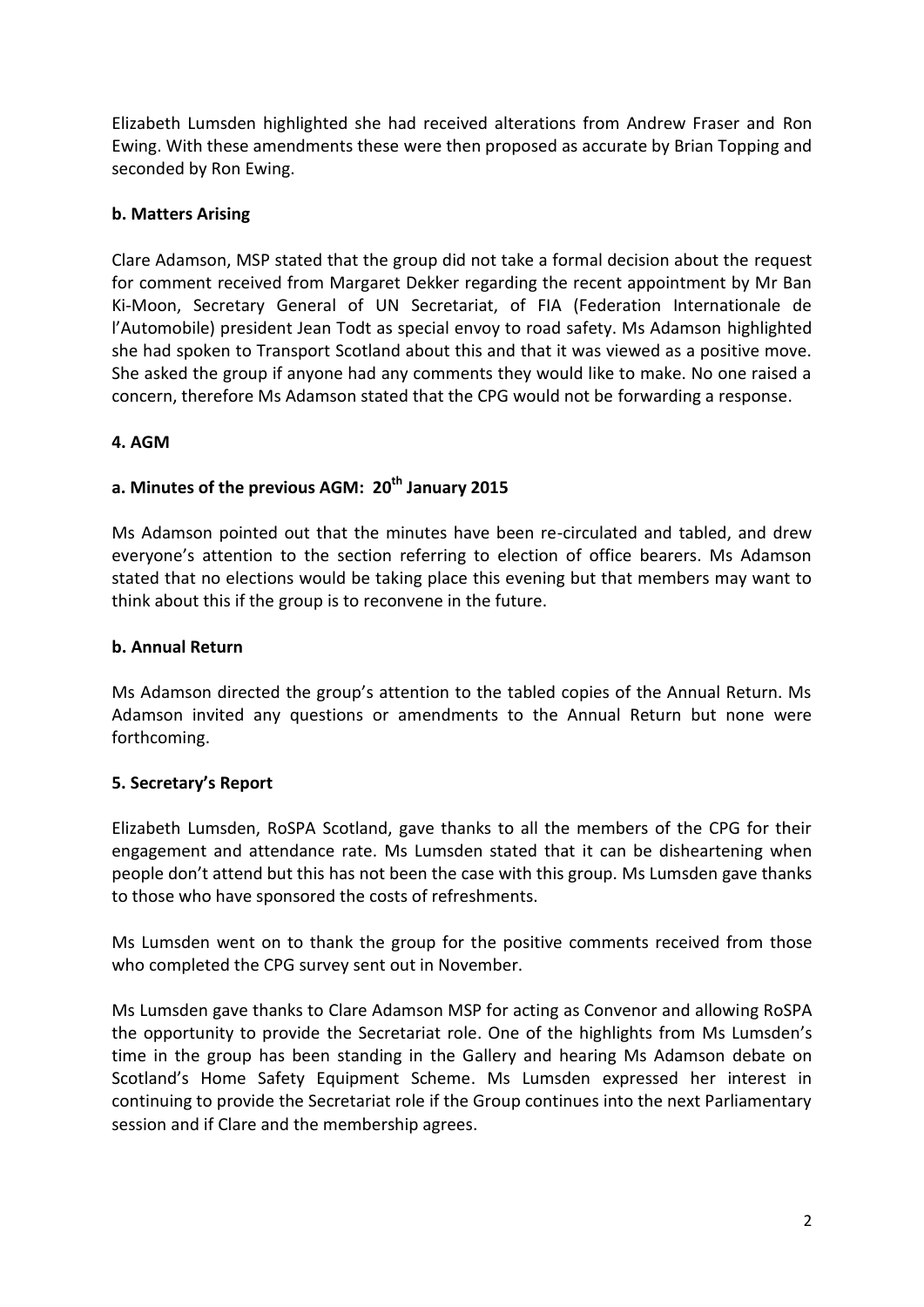Ms Lumsden gave thanks to all those assisting behind the scenes including RoSPA staff and Kate Barclay and others in Clare's office. Elizabeth gave special thanks to Lis Bardell for her support and guidance over the last three years.

Ms Lumsden directed the groups' attention to the Annual Return and the list of speakers and topics included in the last three years of meetings, and requested that they direct any comments back to herself.

Ms Lumsden concluded by highlighting that the CPG has allowed for new opportunities and a more holistic approach taken towards accident prevention and safety awareness than before the group was formed. Ms Lumsden thanked everyone for listening to a variety of topics and actively participating in the meetings.

#### **6. Brief input – Simon Main, Think CO Project**

Clare Adamson, MSP introduced Simon Main and Hilary Bath who would be providing a 5 minute brief on a project they are working on.

Simon Main thanked Ms Adamson for the introduction. Mr Main informed the group that today has been the start of their work in Scotland and it has been a very positive start. The Think CO Project is not aimed at the general public, it is aimed at the frontline staff and volunteers from organisations and charities that go into people's homes to deliver services. It considers the duty of care employers have for their staff who go into people's homes. The project isn't only about the serious cases of carbon monoxide poisoning, but also about low level CO exposure. Mr Main stated that they are currently entering the second year of the project.

Hilary Bath explained that they are concentrating on working with partners to test and develop their materials. They have worked with contacts in the third sector, including charities such as Age UK, Alzheimer's Society, British Red Cross and The Royal British Legion. These charities have all taken on board CO awareness and have integrated it into their induction programs, staff training and volunteer training. Ms Bath stated that Mr Main and herself have developed an accompanying script to go along with the CO awareness presentation so that anyone can deliver it. The purpose of the project is so that those people who go into the homes of others can spot the signs and symptoms of CO exposure, and to also address the duty of care of employers. Ms Bath stated that they have worked closely with Health and Safety and Human Resources departments, and this is their first foray into Scotland, as they are looking to expand the project into Scotland, Wales and Northern Ireland. Ms Bath requested that if anyone comes from an organisation or knows of an organisation that would be interested in integrating CO awareness into their programs, to please come talk to Ms Bath or Mr Main at the end of the meeting. Ms Bath concluded by stating that they are looking to organise a Scottish briefing event in 2016, which would gather people together to train in CO awareness and then cascade this awareness through their networks.

Ms Adamson asked, is there a cost involved for organisations?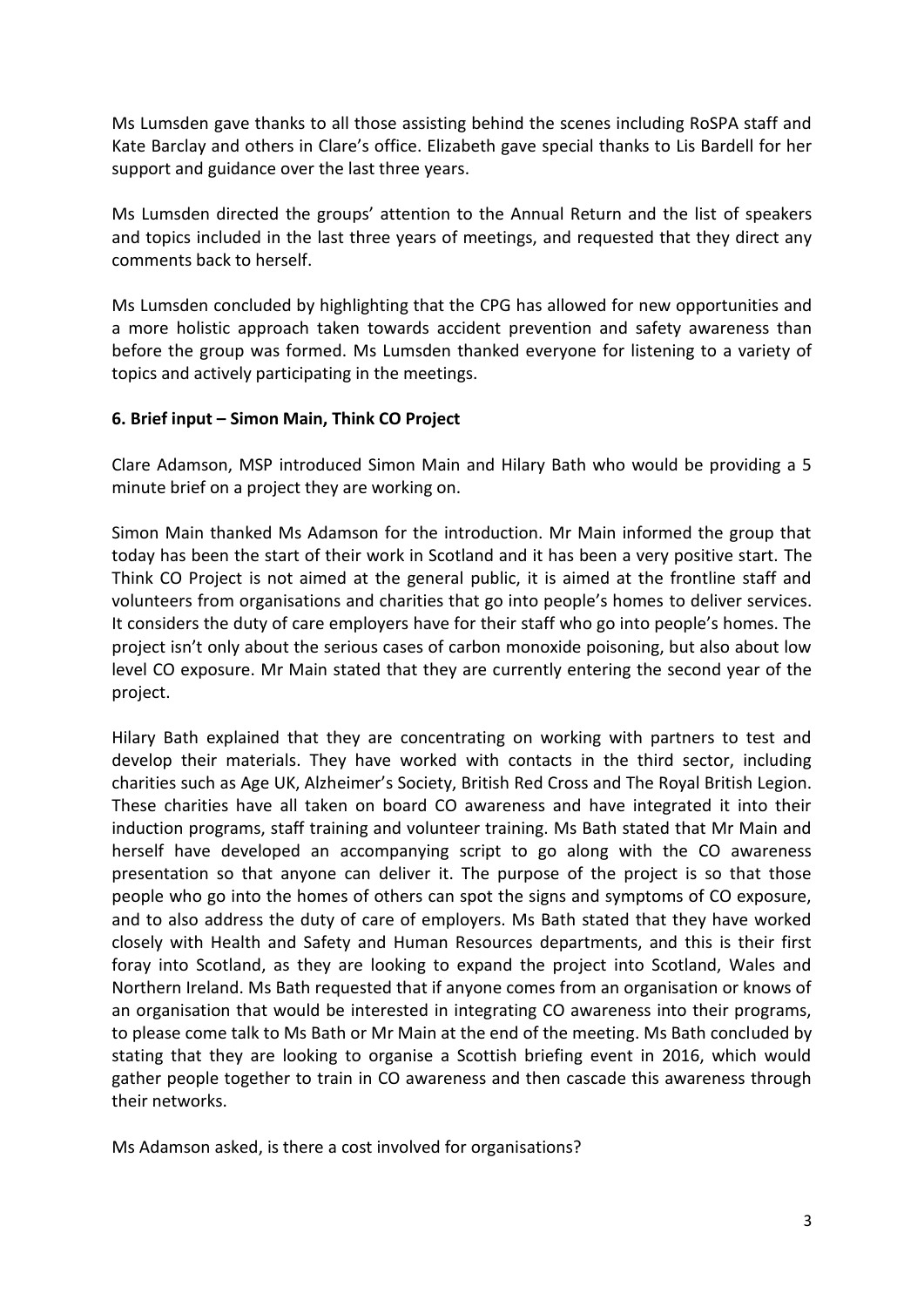Ms Bath responded: It is entirely free, including materials and the event, other than travel costs to get to the event.

Brian Topping asked: What contact have you had in England with local GP practices? I don't know if doctors would necessarily pick up on the signs and symptoms of CO exposure.

Ms Bath responded: Not very much at the moment, this is on our radar for year two. We have focused so far on charities rather than the public sector like the NHS and on GPs. We have a number of case studies of people who have gone to the GP and the GP hasn't picked up on their signs and symptoms of CO poisoning, especially when it is low level CO poisoning.

Mr Main responded: Gas Safety Trust focuses on research, and have done some work with GPs as there has been low CO awareness. The amount of CO in the blood drops very quickly, so may not be detected by the time people go see their GP.

Grant Taylor asked: Have you had any interaction with Scotland's Gas Networks?

Ms Bath responded: We've had meetings with Robbie Stevenson who we met with Age Action Alliance. It is our goal to hopefully meet with Robbie to take it further.

Mr Main responded: Through training we have noticed people's lack of awareness that CO poisoning isn't just due to gas.

Sylvia McKay asked: Have you had any contact in North of Scotland? The Highlands and Islands Council have a training establishment, HiMATS, and place people on short term contracts into homes, for childcare and other purposes. Sandra Tucker is the Executive Manager of HiMATS.

Mr Main responded: Thank you, there is an email on our leaflet, please email us any other contacts you may have.

Kathy Jenkins asked: What resources are there to support people with low incomes getting CO detectors?

Ms Bath responded: Very little. Some fire and rescue services in England will do it free of charge. One of our resources is a Frequently Asked Questions, where we have pulled together a list of organisations who will fund the fitting of CO detectors, or some will even fund the replacement of boilers. We haven't found anyone who will fund it on a regular basis.

Ms Adamson responded: We still have a boiler repair scheme in Scotland so if people are on benefits there is a replacement program for boilers. They will fund the boiler replacement but not any ongoing maintenance, which is an issue.

Ms Adamson thanked Mr Main and Ms Bath for their brief presentation.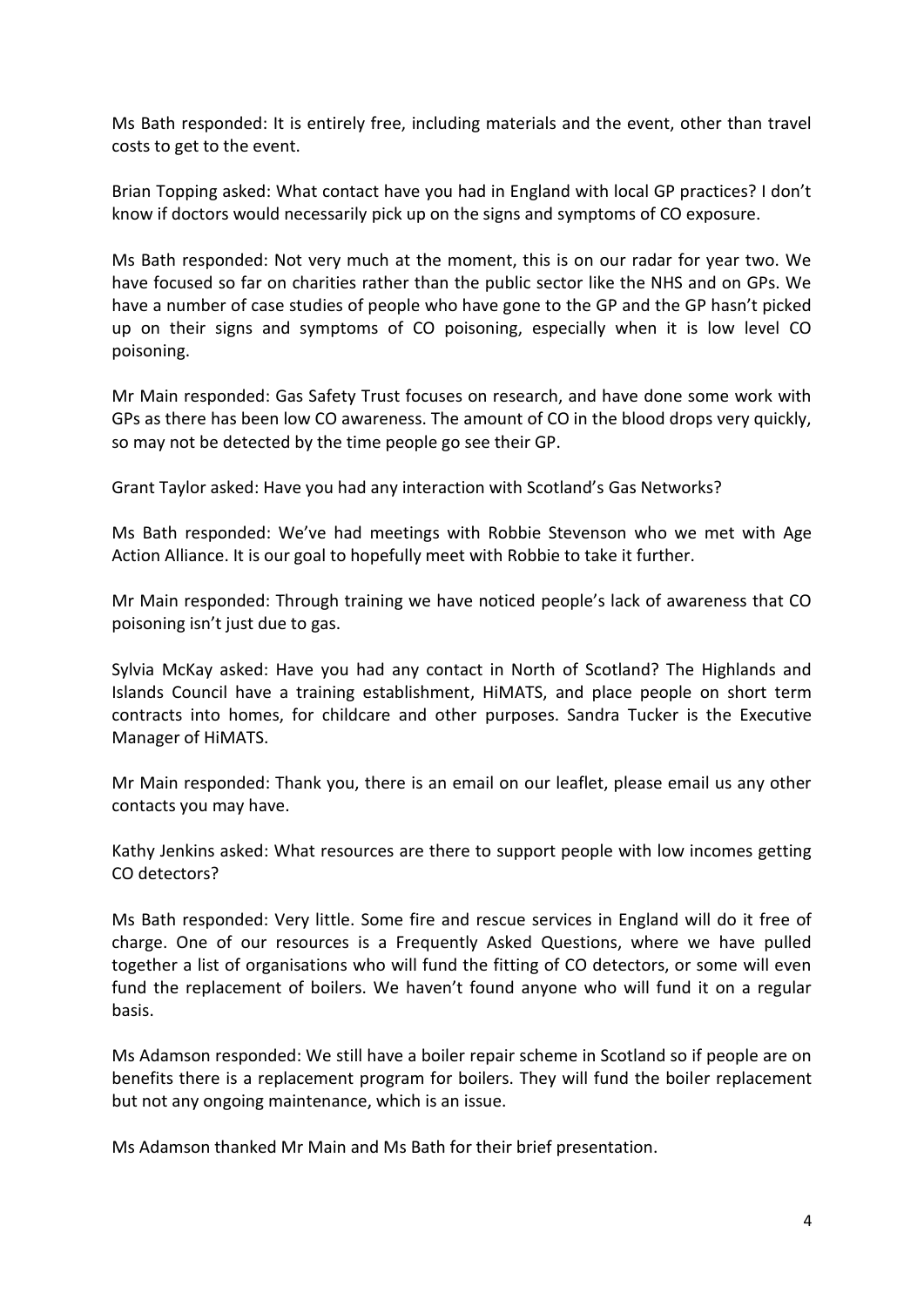## **7. Headlines**

Elizabeth Lumsden stated that RoSPA's Children and Young People's Safety conference is on February 23, and there are a few spots remaining so if anyone is interested to please let her know. The conference will focus on a storytelling theme and will take place at The Scottish Storytelling Centre. Mr Paul Wheelhouse, MSP has agreed to open the event, and there is an excellent line up of speakers talking about children and young people's safety. At the end of the day there is an event by Karen McDonnell, head of RoSPA Scotland, called 50 Voices from 4:30pm to 5:30pm in The Scottish Storytelling Centre. The purpose of 50 Voices is to have a group of 50 people who can advocate for safety in Scotland and for the Big Book of Accident Prevention. Errol Taylor, Deputy Chief Executive of RoSPA, will chair the meeting. Ms Lumsden asked for those interested in the meeting to please let her know.

Ms Lumsden stated that Child Safety Week, run by the Child Accident Prevention Trust, will run from June 6-12<sup>th</sup>, and Family Safety Week, run by RoSPA, will run from March 6-12<sup>th</sup>.

Ron Ewing stated that he'd like to highlight the work he has been doing with the fire service on animal safety in fires. During a house fire, pets tend to run and hide, and fire-fighters then have to go look for them, often arriving too late. Mr Ewing came across a couple in London, who came up with an animal safety scheme based on a similar scheme in America. Mr Ewing is working in Scotland to promote this scheme to help animals that have been involved in fires. On a future date he would like to do a presentation on this free scheme.

Clare Adamson, MSP thanked Mr Ewing. Ms Adamson stated that she'd seen a briefing on this project, Smokeypaws, which supplies animal versions of oxygen masks and it was very interesting to see that there are some pilot projects taking place in Scotland. Ms Adamson said that she has asked Lewis Ramsay, Director of Response and Resilience for the Scottish Fire and Rescue Service, if they would be willing to consider this scheme. It is something to look in to in the future.

Mr Ewing responded: The scheme is underway in a lot of areas in England. They have equipped many fire stations with the kits. I want to equip Scotland's fire engines with the kits also.

Ms Adamson asked if anyone had any questions for Mr Ewing but none were forthcoming. Ms Adamson offered congratulations to Mr Ewing for being awarded a Fellowship by the Institute of Fire Prevention Officers.

Alistair McNab asked to give a pitch on HSE's strategy launch. Mr McNab stated that HSE held a partnership event with approximately 100 delegates, with the aim to launch the strategy for Health and Safety across Great Britain. They started in Glasgow as they have a partnership there. Mr McNab stated that they are canvassing views to see if there is an agreement on the six themes, available on the HSE website, over the next 5 years for Great Britain to remain as a leader in Health and Safety. Mr McNab would be happy to talk about this at a future event if it suits the group.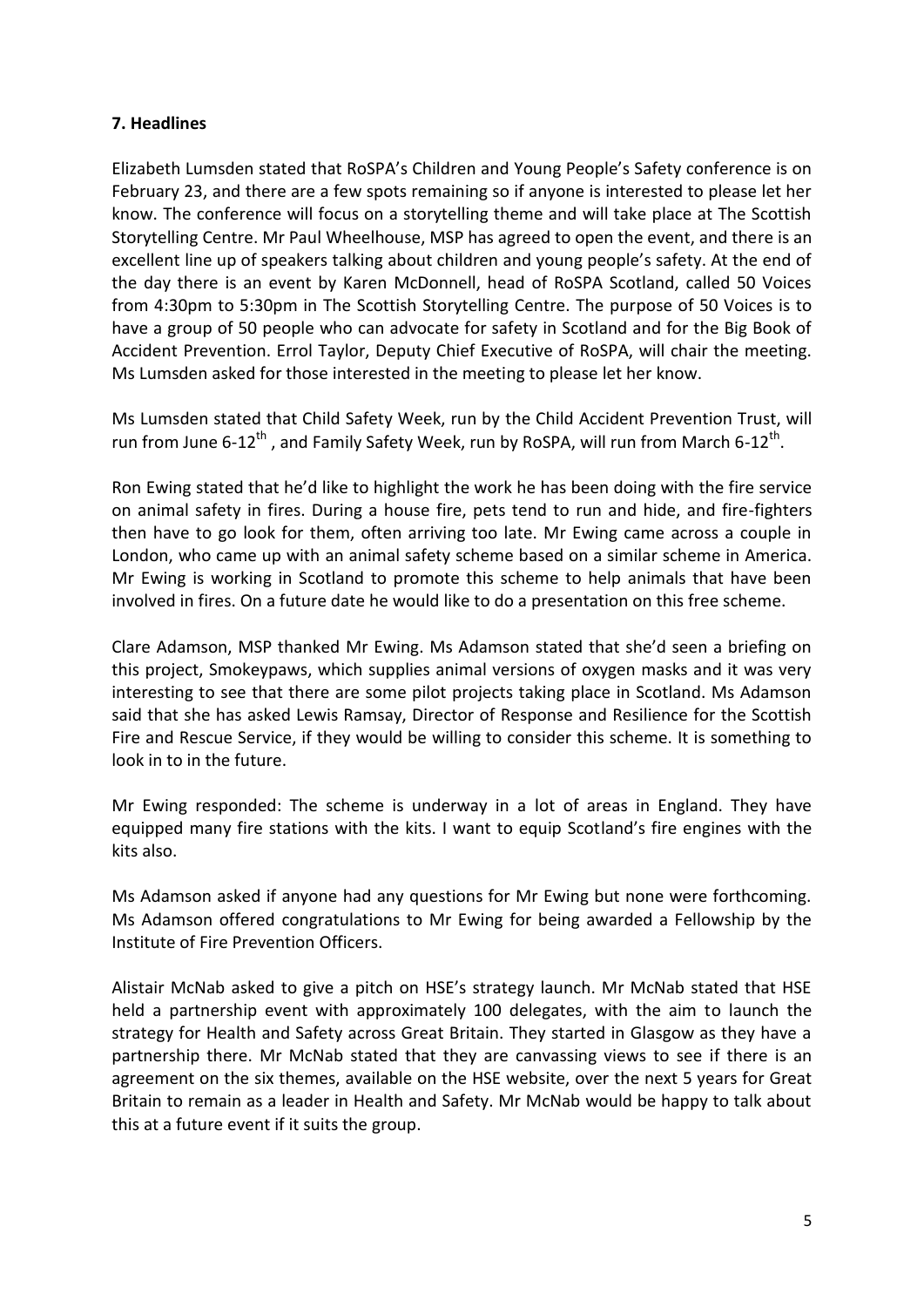Martin Hunt gave thanks to Ms Adamson for allowing Allister Atkinson and himself to present the nozzle that attaches to radiators to fight fire and smoke. Mr Hunt stated that the importance of these CPG meetings is unbelievable, and the nozzle has now been rolled out in some children's care homes in Scotland.

Kathy Jenkins reminded the group about Workers' Memorial Day on April 28. It is a day to remember people who died at work, and to pledge our hope to improve health and safety at work. Scottish Hazards has launched a Scottish Hazards Centre which will provide information, advice and support to workers, mainly non-unionized, about health and safety. Anyone can phone the centre to get information. Ms Jenkins stated that she will send the group information about this.

Ms Adamson responded: As someone who grew up in Motherwell where there were a lot of steel workers, it was very moving to attend Workers' Memorial Day in the past, and to see the first memorial established for steel traders. She would be pleased to make sure that those dates are circulated to the group.

#### **8. Reflection**

#### **a. Survey Report**

Elizabeth Lumsden thanked everyone who took part in the survey, and stated that the response rate was 16%. Ms Lumsden stated that she will cover the key findings from the survey. The first question referred to how productive the CPG has been, and over 90% agreed or strongly agreed. When we asked why people chose that score, there were lots of positive comments related: to the topics being varied, informative and well presented, having the weight of Scottish Parliament behind us, and it was a good way to receive information and updates. Constructive feedback stated that the group wasn't necessarily productive, and we will explore this further after the presentation. Ms Lumsden explained that the CPG doesn't have an executive function and it is up to members to take away the action points themselves.

Ms Lumsden stated for question C, "I felt I had the opportunity to participate in meetings," and question D, the speakers and topics were of interest, 100% of respondents either agreed or strongly agreed. Ms Lumsden added that basically every speaker had been listed as being of interest to the respondents, demonstrating that the speakers and topics have been well varied to appeal to a variety of people. The holistic approach is demonstrated here, that the group members' interests lay across several topic areas.

Ms Lumsden added that all respondents agreed they had learned new information from attending the CPG meetings, but a couple of people disagreed that they had shared the information with their organisation. Mostly however people agreed, and it is great to see that people are taking away information and sharing it within their organisation. More people disagreed that they had shared the information outside their organisation, so we will have a discussion about that.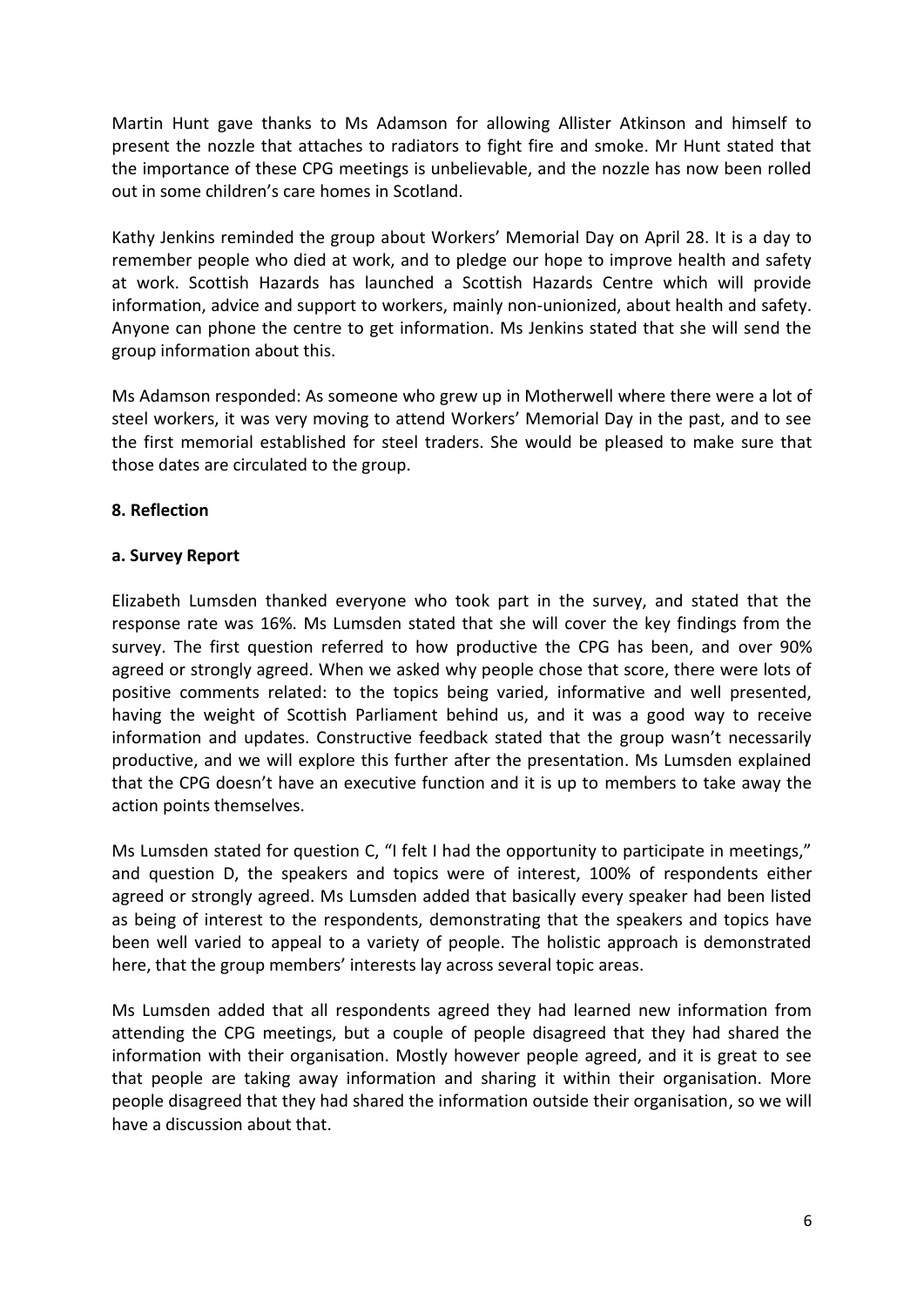Ms Lumsden stated that people responded that they did many things differently after attending the meetings, including consulting and seeking advice more at a national level and including data from the meetings in their own presentations and papers. Ms Lumsden thanked the respondents for unanimously agreeing that the meetings were well organised. Responses to question K highlighted that new groups have been formed and new initiatives have progressed as a result of attending the CPG meetings. Many respondents stated that the most important benefit of having the CPG was knowledge sharing, networking and raising accident prevention and safety awareness to a national level.

Ms Lumsden stated that additional comments about the CPG referred to its excellent organisation and facilitation, being a unique group that must be continued, and raising the profile of injury prevention in Scotland. Comments on areas of improvement included the timing of the meetings, having it during the day sometimes rather than at night. Ms Lumsden responded that it is difficult to book the room for meetings during the day in Parliament. Some respondents commented about a lack of availability of the presentations, and Ms Lumsden stated that all presentations have always been available on the RoSPA website, with the links included in the minutes, and the only presentations missing belonged to speakers who did not give permission to share their presentations.

Claire Adamson MSP welcomed Roderick Campbell MSP for North East Fife to the meeting.

Ms Lumsden asked everyone to join into groups of five and discuss these four main points then feedback to the rest of the group: (1) Anything missing from responses? (2) How can the Group be more productive? (3) How can information be shared externally to our organisations? (4) What will be the most important aims/objectives/tasks if the Group is reestablished?

Ms Adamson stated that she would like some time at the end of the meeting left for networking so please take 20 minutes to discuss the questions.

## **b. Discussion and feedback**

Ms Adamson asked for the first group to share their response with everyone.

Brian Topping, on behalf of his group: For question 1, it would have been very helpful for those people who have concerns about the group to please put forward ideas for any changes to be made. For question 2, we should be clear what our objectives are, what we'd like to achieve and how we will go about achieving it. For question 3, we feel it is up to each individual that comes to the meetings, they should have a remit on their agenda to report back to their groups. How to share information widely is up the individual. Perhaps individuals could send people to RoSPA's website to see the presentations. For question 4, we think it is vital that this group be re-established. Everyone should be aware what this group is about. We need to find out what the big issues in Scotland are, be that home, road, water safety etc...We should be targeting these big issues, and following speakers' presentations we need to discuss what we can actually do to make changes, for example legislation and better practices.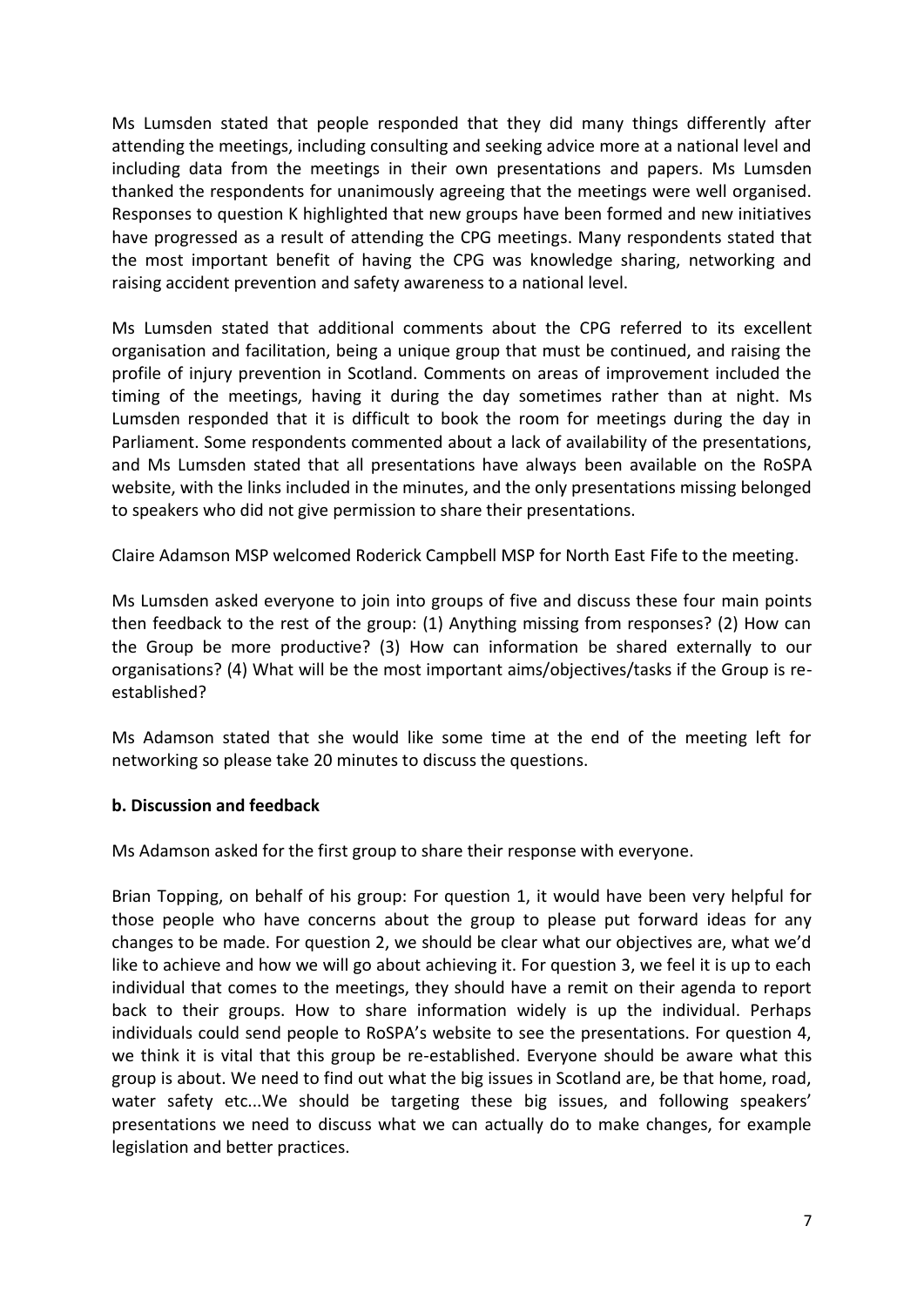Andrew Price, on behalf of his group: For question 1, it is important for surveys to have a 'not relevant' option, because otherwise you will often get negative comments when questions don't relate to respondents. This survey did not have that, and it would be good to have that in the future. For question 2, often questions are asked in this group but feedback is often missing. It would be good to put time in the agenda for group feedback about presentations and findings. For question 3, we agree with Brian Topping's group's comments about information sharing. For question 4, we think the Group should look at the most important aims and objectives and particularly focus on local aims and objectives, such as the Building Safer Communities Phase 2 project, not forgetting health and welfare as being key issues.

Martin Hunt, on behalf of his group: For question 1, we think we communicate very well as a group, and think that it has been an extremely worthwhile group. As I stated earlier, as a result of the last meeting we have been able to implement these safety nozzles in several children care homes in Scotland. For question 3, it would be a good idea to share information more on social media. It would be good to use twitter and be able to tweet links, photos and re-tweet relevant tweets to get our message out. It would also be good to create action points and share them with other Cross Party Groups related to safety, for example CPGs on children and education, who would benefit from the information we come up with.

Clare Adamson, MSP responded: That is a point well made, for example we had a joint meeting with the CPG on marine tourism and shared some information about water safety.

Kenny MacDermid, on behalf of his group: For question 1, we think the timing of the meetings has been very good for us, it is good that they are after the normal working hours. For question 2, we think this is about people taking ownership for their own actions. More ownership is the most fruitful way, which then means that presenters have to be more objective specific. Michael Avril from RNLI and I frequently work closely together now, as Water Safety Scotland came as a result of the CPG, but that wasn't the case before the CPG. SGN has said that they've had a better working relationship with the Scottish Fire and Rescue Service since the CPG was formed. For question 3, next week RLSS is launching our don't drink and drown campaign, and it would be good for people to share this on their websites. For question 4, we think raising the profile of accident prevention is the key thing, and also creating further learning opportunities. It would be good if there's a time for MSPs to share with the group anything that is going on in Parliament that is relevant to the group.

Lynn Young, on behalf of her group: For question 1, it would be good to get specific speaker feedback, finding out the speakers' opinions on presenting to the group, including if there were too many speakers during the meeting rather than focussing on fewer topics. We could also have a contact list with names, emails, organisations and photos to help us remember each other. Even the practice of leaving business cards on the table is useful. Also, more interaction with other CPGs would be good. For question 3, we also think social media would be a good idea. For question 4, we want to continue the good work this CPG does. It would be good to do horizon scanning, picking out the big topics to focus on, and setting aims and objectives to see if we set out to achieve our goals. Health and wellbeing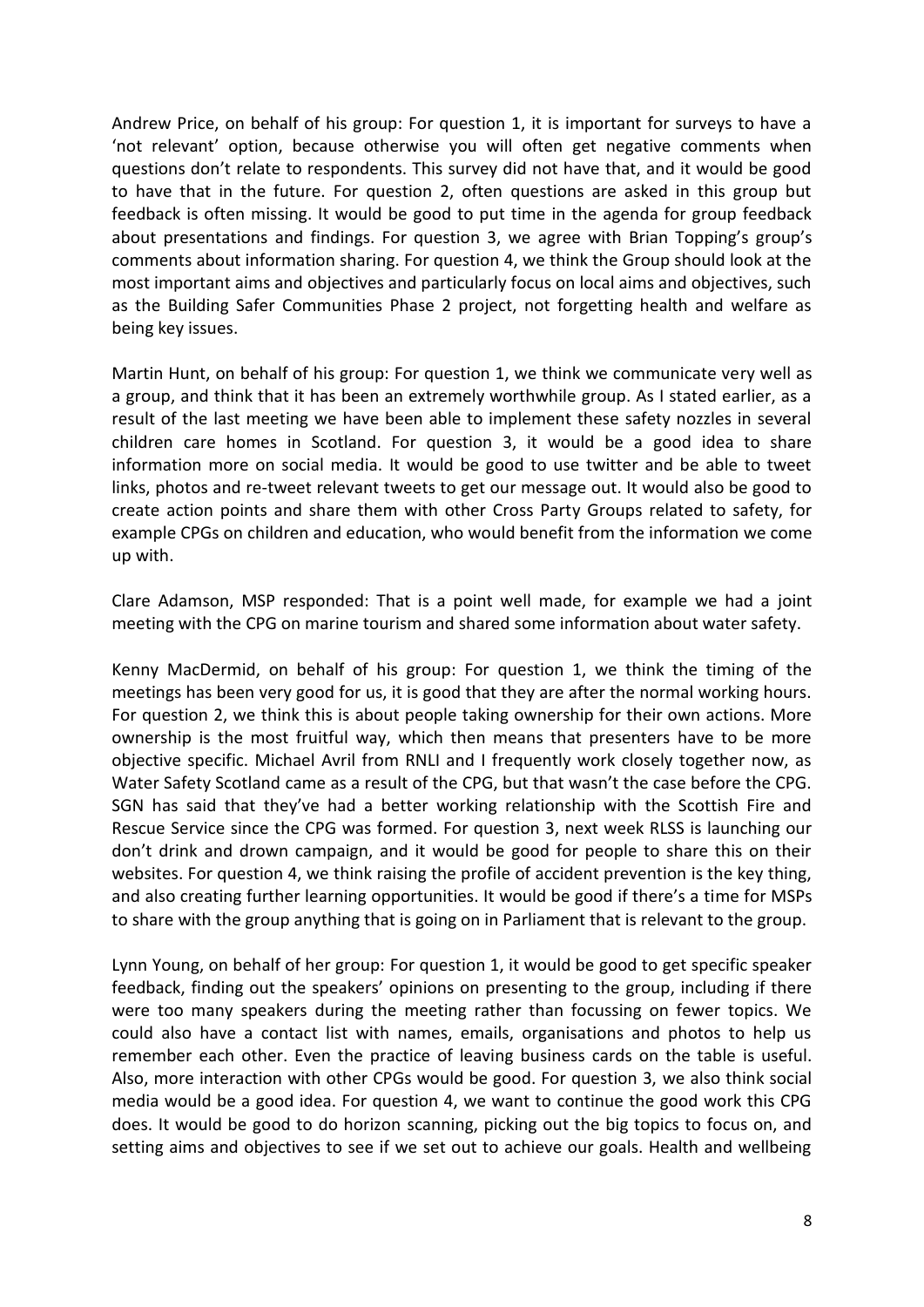are big topics right now around the ageing workforce, which could have an impact on accident rates.

Helen Williams on behalf of her group: We didn't have anything particular to add for question 1. We have combined questions 2 and 4 but I will start with question 3. We think this has been done informally, but how realistic is this formally? It is difficult to share the content and information, but contacts and links have been shared very well. For questions 2 and 4, we think the group can be more productive by engaging with more MSPs. Since we all engage with MSPs outside the group, we need to try to relate that to this group. We need to broaden the reach of key messages raised in the CPG, and make it clear the reach this group has. We think that significant issues the group has raised have been raised well in Parliament. How have we been recording when people have had information sessions outside the CPG? This would be good to know.

#### **9. Sum up and Close**

Clare Adamson, MSP thanked everyone for the great feedback and suggestions. Ms Adamson stated that she will look into the use of social media, as there are some rules in terms of what CPGs can do, but that we could look into creating a Facebook group and Twitter account. Ms Adamson said they will try to make sure there are copies of the presentations printed and distributed beforehand.

Kate Barclay added that they can get extra screens to place around the room, so people in the back of the room can see better.

Ms Adamson went on to say that she agrees that speakers should have clear objectives, and that the Think CO Project's handout having a "Next Steps" section is a perfect example of that. Ms Adamson concluded by thanking everyone again and she hoped to see them all again soon.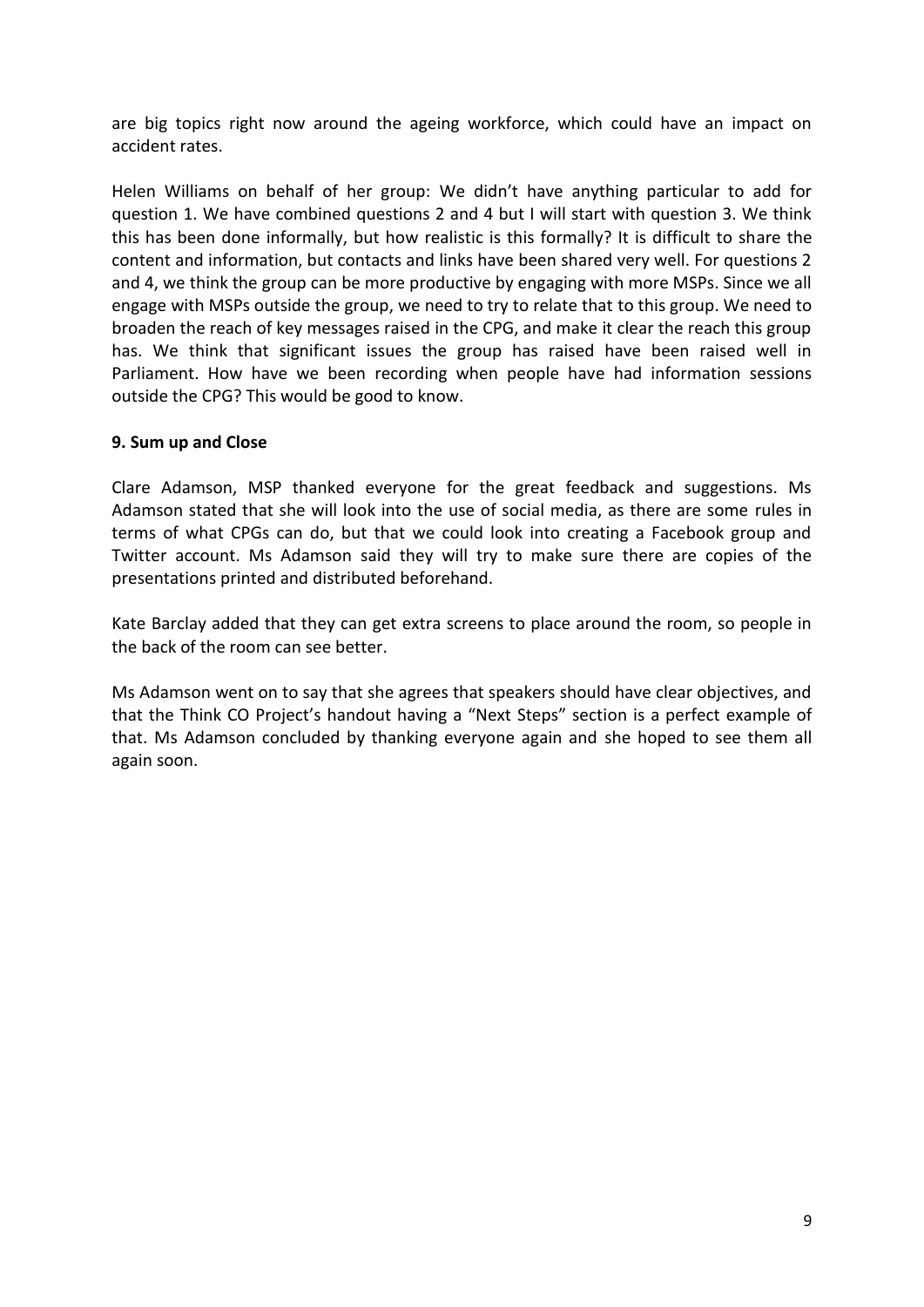# **Appendix 1**

# CPG AGM  $20<sup>th</sup>$  January **Attendees**

| George Adam           | <b>MSP</b>                                                    |
|-----------------------|---------------------------------------------------------------|
| Clare Adamson, MSP    | Convenor                                                      |
| Allister Atkinson     | <b>Bluerad</b>                                                |
| <b>Michael Avril</b>  | <b>RNLI</b>                                                   |
| <b>Hilary Bath</b>    | Think CO Safety                                               |
| David Birrell         | Fife Community Safety Partnership                             |
| Roderick Campbell     | MSP                                                           |
| Andy Cathro           | Scotland's Colleges Health & Safety Development Network Group |
| <b>Brian Connel</b>   | Neighbourhood Watch                                           |
| <b>Scott Coull</b>    | <b>Scottish Gas Networks</b>                                  |
| Jim Dorman            | St Andrew's First Aid                                         |
| Ron Ewing             | CSI Safety Ltd                                                |
| Andrew Fraser         | <b>Falkirk Council</b>                                        |
| <b>Mike Garfitt</b>   | <b>RNLI</b>                                                   |
| Sheena Harper         | <b>RLSS</b>                                                   |
| Paul Hendry           | Jacobs UK and Ireland                                         |
| <b>Martin Hunt</b>    | Bluerad                                                       |
| Kathy Jenkins         | <b>Scottish Hazards</b>                                       |
| Gwyneth Kerwin        | Royal Environmental Health Institute for Scotland             |
| Kenny MacDermid       | <b>RLSS</b>                                                   |
| Wayne Mackay          | <b>Electrical Safety First</b>                                |
| Simon Main            | Think CO Safety                                               |
| <b>Peter Martin</b>   | Gas Safe Register                                             |
| Sylvia McKay          | <b>Hopscotch Nursery</b>                                      |
| Alistair McNab        | <b>HSE</b>                                                    |
| <b>Neil McNicol</b>   | John McNicol & Co Ltd                                         |
| Lesley Nish           | NHS Greater Glasgow and Clyde                                 |
| <b>Andrew Price</b>   | <b>SCSN</b>                                                   |
| Jim Tassell           | <b>IOSH Scotland</b>                                          |
| <b>Grant Taylor</b>   | SGN                                                           |
| Allan Thomson         | <b>Central Training Services</b>                              |
| <b>Brian Topping</b>  | Safety Advocate                                               |
| <b>Helen Williams</b> | <b>RNLI</b>                                                   |
| Lynn Young            | <b>Scottish Government</b>                                    |
| In attendance         |                                                               |
| Lis Bardell           | Clare Adamson's Office                                        |
| Michelle Harrity      | <b>Scottish Government</b>                                    |
| Elizabeth Lumsden     | RoSPA (Secretary)                                             |
| Jessica Munshaw       | RoSPA (Minute Secretary)                                      |
| <b>Apologies</b>      |                                                               |
| Robert Atkinson       | <b>Healthy Working Lives</b>                                  |
| <b>Colin Baird</b>    | SCOTS Traffic and Road Safety (TaRS) group                    |
| <b>Tom Beattie</b>    | Safety Advocate                                               |